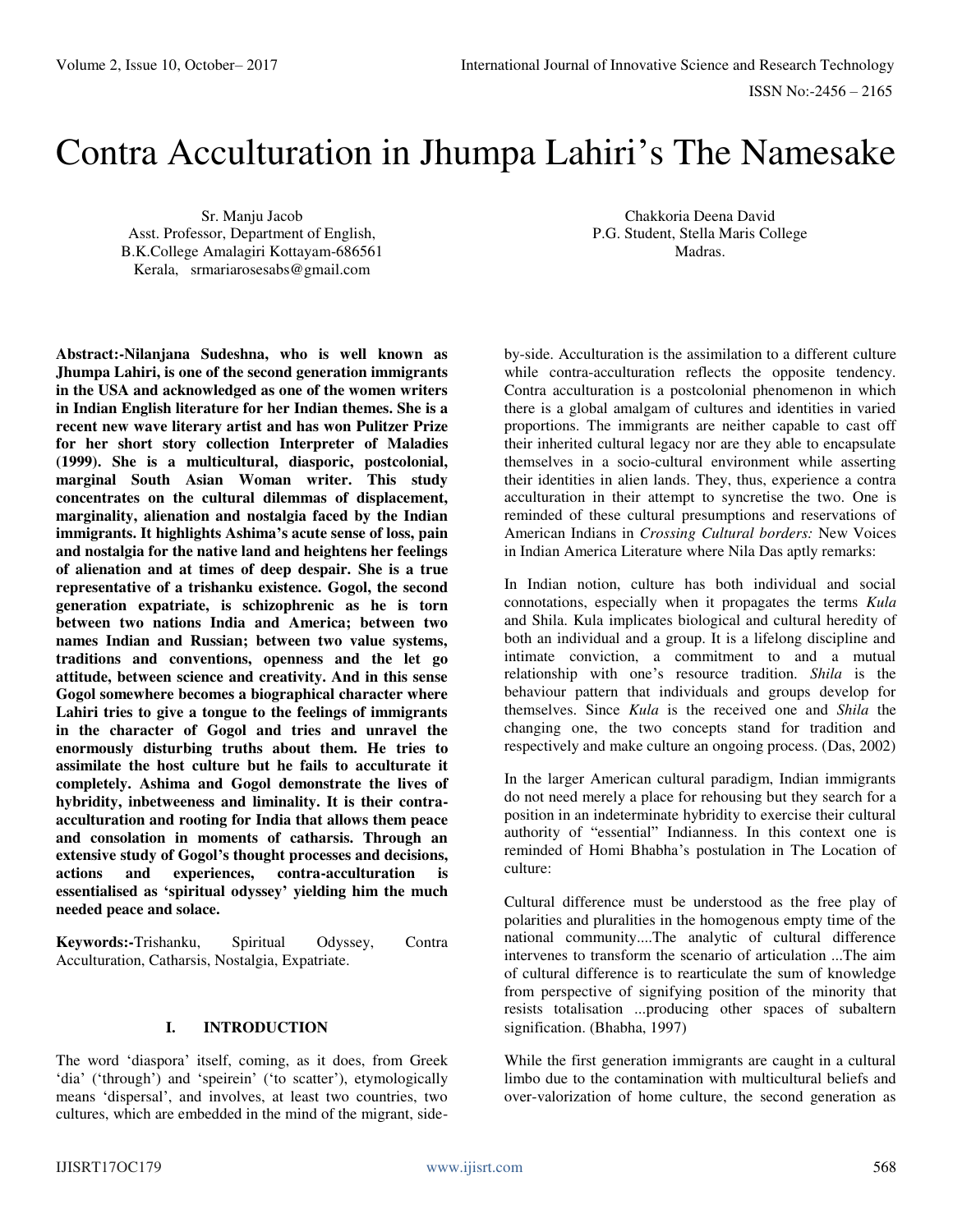American Born Confused Desis (ABCDs) is emotionally dislocated from their main stream culture.

#### **II. CONTRA ACCULTURATION IN THE NAMESAKE**

Ashima is a first generation immigrant whose contra acculturation is revealed through the many 'ethnic' cultural practices, followed by her to distance herself from American mainstream culture. She wears silk sari, vermillion on her forehead, flower garland in her hair, wears sankhas and covers her hair with sari's anchal in front of older Bengali acquaints in the US. She is dissatisfied when Gogol gets involved with two white women, Ruth and Maxine, and is upset when her teenage daughter Sonali wants an Americanized look by colouring her hair or additional ear piercings. Both her children prefer Christmas more to the Durga Puja. She disapproves of her children's Americanized ways.

The first generation expatriates manifest their spirit of nationalism by practicing their own culture in foreign land. The Ganguli family and the other Bengali families living around Cambridge and Boston in the US, make a Bengali community. During Gogol's and Sonali's rice ceremony, the mourner's ceremony of death of Ashoke and Gogol-Moushami's wedding ceremony and in other social gatherings, there is revival of ancestral cultures, practices and beliefs. The study of the diaspora reveals that the elements of nostalgia and memory across time and space propel the expatriates to invent the image of the 'homeland', which is fragmentary, fissured and is irretrievably lost. Ashima reads the *Desh magazine* and other Bengali books and considers them as the only means to connect with her native land. Ashoke subscribes to newspapers like The Indian Abroad , The Sangbad Bichitra that the Bengali diaspora in the US read.

 The use of ethnic cuisine comes as a mode of resistance to the mainstream foreign culture as the ethnic minority culture. In the opening scene, Ashima during her pregnancy craves for the rice krispies and planter's peanuts and chopped red onion in a bowl. Food thus facilitates the movement between home and the world and the past and the present in the immigrated circumstances.

 Ashima's husband Ashoke chooses Gogol, the surname of Nikolai Vasilievich Gogol, the famous Russian short story writer, novelist and playwright, and his favourite author for his son. He preferred the author's surname for his son's name as a tribute to the writer. Gogol suffers under the burden of his father's gratitude to the dead author. At some point, he is seen to be suffering under, to borrow from Harold Bloom, the "anxiety of influence" to differentiate himself from his "namesake". In a strikingly similar way, Edward Said has spoken about his being caught between two names or

identities- names which in literal presence and cultural connotations are far removed from each other, "Thus it took me about fifty years to become accustomed to, or, more exactly, to feel less uncomfortable with "Edward", a foolishly English name yoked forcibly to the unmistakably Arabic family name Said" (Said, 1999).

Finally, Gogol changes his name to Nikhil through a legal process and conveys it to all concerned. The change of his name seems to alter Gogol's personality because after this his confidence grows and he seems to mingle with the land of his birth. He does not feel as an outsider. He loses his selfconscious attitude. Gogol makes many attempts at assimilating into American culture. At Yale, he goes to drink and loses his virginity. In this malady of naming, Lahiri projects the second generation Indians like Gogol who with their American accent behave like the mimics of Central Americans. "Gogol is constituted as an apt epitome of an American Indian hybrid who vacillates between his Indian identity and American nationality" (Chhabbra, 2005). When he returns Boston, he discovers that "Nikhil evaporates and Gogol claims him again" (Lahiri, 2004). He understands his parents concern that no parents ever call their child by his Good name. Good name has no place within a family.

When Gogol attains his twentieth year, Ashoke lets out the secret to him. Ashoke's emotional state is so touching that Gogol psychologically goes through that traumatic event and feels the pain of his father. This psychic experience of Gogol reveals to him a new significance of his pet name. It is bound up with a catastrophe his father has been haunted by for years.

The novel moves on from traces of contra- acculturation to a complete contra-acculturation through three major happenings in Gogol's life. The first is the Maxine episode. Gogol hurts his parent's sentiments when he indulges in lady- hunting especially Ruth and Maxine knowing little about marriage and love in American society. But his 'uncelebrated' and disillusioning love affair with Maxine, slowly but surely, draws him towards Indian ethos and values in marriage. When Gogol had brought Maxine to the house, Ashima had been startled that Maxine had addressed her as Ashima, and her husband as Ashoke. However, and not unexpectedly, Gogol's affair with this Maxine ends abruptly when:

Maxine is open about her past, showing him photographs of her ex-boyfriends in the pages of a marble-papered album, speaking of those relationships without embarrassment or regret. She has the gift of accepting her life; as he comes to know her, he realizes that she never wished she were anyone other than herself, raised in any other place, in any other way. (Lahiri, 2004)

Gogol's second confrontation with the hard truths of life comes after his father's death at their Boston apartment. All through his life he was busy in a mind blogging business of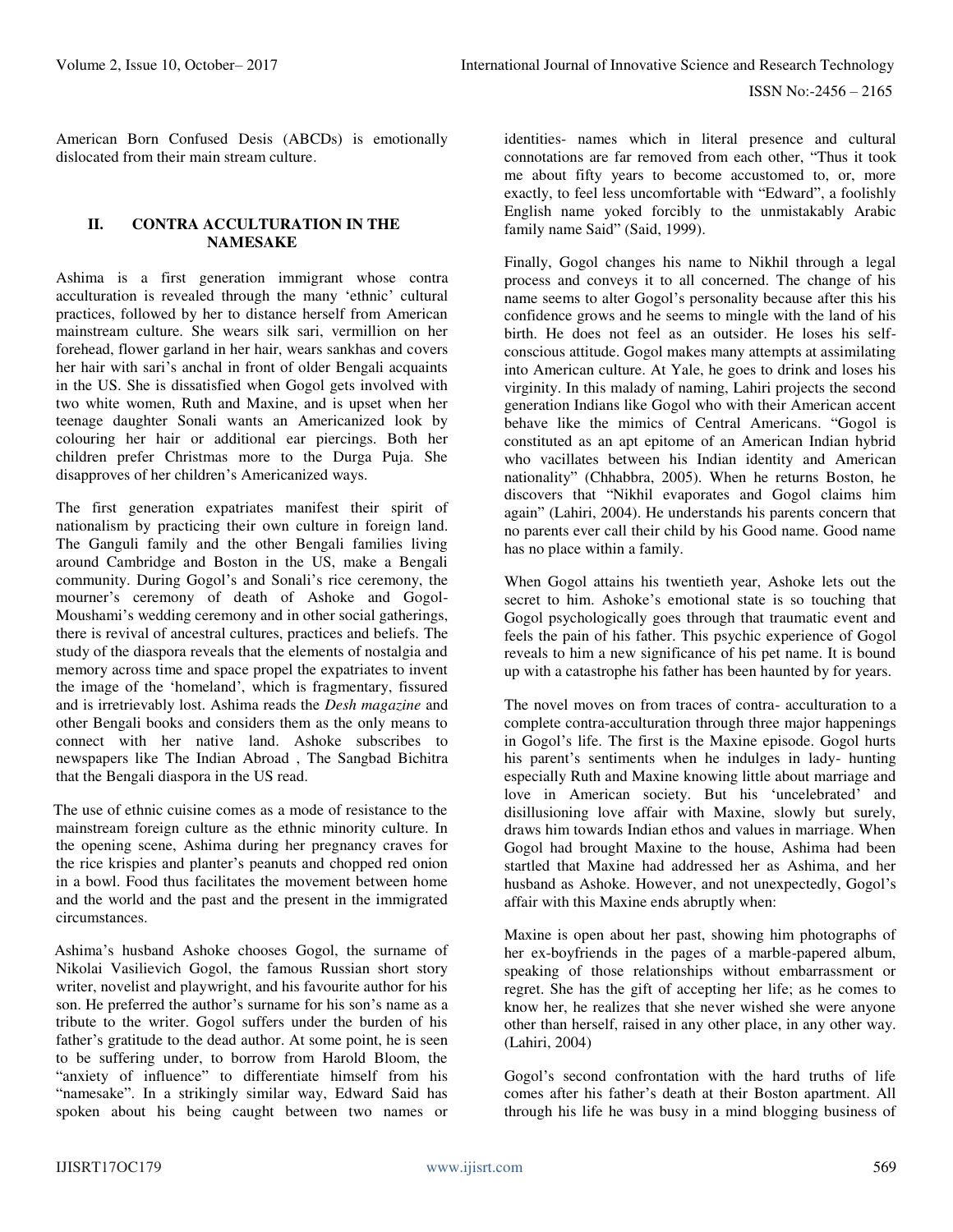selecting an elegant name for his mental and emotional peace and tranquility, rejecting his parent's cultural austerities. But now he empathizes with the penitential ceremonies of the Hindu rituals. The priest's chanting of Sanskrit verses for the purification of Ashoke's soul reminds him of man's quest for salvation in this immigrant home:

On the anniversary of his father's death, and on his father's birthday, a day they never celebrated when his father was alive, they stand together in front of the photograph and drape a garland of rose petals around the frame and anoint his father's forehead with sandalwood paste through the glass. It is the photograph more than anything that draws Gogol back to the house again and again, and one day, stepping out of the bathroom on his way to bed and glancing at his father's smiling face, he realizes that this is the closest thing his father has to a grave. (Lahiri, 2004)

Gogol's metamorphosis is triggered by the death of Ashoke. Earlier he was living an American life; now he thinks as an Indian and understands the values of his family. When Maxine asks him "to get away from all this", he replies "I don't want to get away" (Lahiri, 2004). No doubt in taking such a step, Gogol experiences the pain of losing his love. The staggering experience of failure in relationships lights up the true significance of Dostoyevsky's statement on Gogol. "We all come out of Gogol's overcoat" (Lahiri, 2004). Life is decidedly undecided and rotates on the axis called suffering.

The third episode that transforms Gogol psychologically is the failure of his marriage with Moushumi. Her pre-and-post marital relationship with Dimitri Desjardins devastates their married life. He is strangely panicked when she confesses that she had harboured a lengthy infatuation for Dimitri during her journey by bus to Washington D.C.

The pull of contra- acculturation in Gogol becomes firm and steady; it brooks little hybridization and less assimilation. Despite the thirty years of living abroad the mother-son duo lose all fervor to live in America, mainly after Ashoke's death, Gogol's divorce and Sonia's marriage with Ben. Ashima plans to go back to Calcutta to live with her relatives. It is her way to optimize the emotional peace for the rest of her life and to find psychotherapeutic healing.

The novel begins with the departure of Ashima from Calcutta and ends with her anticipated arrival in Calcutta. In this sense, the novel seems to be an epic about the going away from home and also about 'homecoming'. At the centre of this departure and arrival is the life of Ashima divided between 'home' and 'away from home'. Ashima's trauma of living two lives of vastly different kinds, Indian and American, draws attention to the true meaning of her name, that is, borderlessness or homelessness despite having a home. Probably, a man's life can never be put within a border, but to

live a life it is imperative that one has a particular place to call it a home. It is this home which is central to the existence of Ashima. As long as she is at Pamberton Road, she considers Calcutta as her home, but when it is time to sell her house at Pamberton Road, she feels a mysterious pain within her and is hurt to think:

This will be the last party Ashima will host at Pamberton Road. The first since her husband's funeral. The house in which she has lived for the past twenty seven years, which she has occupied longer than any other in her life, has been recently sold… They will knock down the wall between the living and dining rooms, put an island in the kitchen, track lights overhead . . . listening to their plans, Ashima had felt a moments panic, a protective instinct, wanting to retract her offer, wanting the house to remain as it's always been, as her husband had last seen it. (Lahiri, 2004)

The house that she has decorated for such a long period will now change and its past will be lost forever. She missed her life in India for thirty three years and now she will miss the country in which she had loved her husband. She decides to move away desperately after the last celebration of Christmas together with her children.

The sense of this lost torments Ashima, and its memory always stays as a kind of trauma for her. It seems that Ashima is living a life of memory; the memory of Calcutta when she is in the States, and the memory of the States when she is in Calcutta. In this sense, she is a citizen of third space: a trishanku existence, neither of Calcutta nor of America. This trishanku existence is at the centre of diasporic trauma, and Ashima is a true representative of such an existence.

Gogol discovers that in his family – one is dead, another widow and himself a divorcee and his choice to lead his life in America, a false step which he had once much eulogized. He reimagines the locus of his Indian identity:

Gogol knows now that his parents had lived their lives in America in spite of what was missing, with a stamina he fears he does not possess himself. He had spent years maintaining distance from his origins; his parents, in bridging that distance as best as they could. And yet, for all his aloofness towards his family in the past, his years at college and then in New York, he has always hovered close to this quit, ordinary town (Calcutta) that had remained, for his mother and father, stubbornly exotic. (Lahiri, 2004)

### **III. CONCLUSION**

Lahiri's *The Namesake* projects Ashima and Gogol as cultural survivors in America's multicultural milieu. They demonstrate the lives of hybridity, inbetweenness and liminality. It is difficult for them to maintain cultural insularity and like